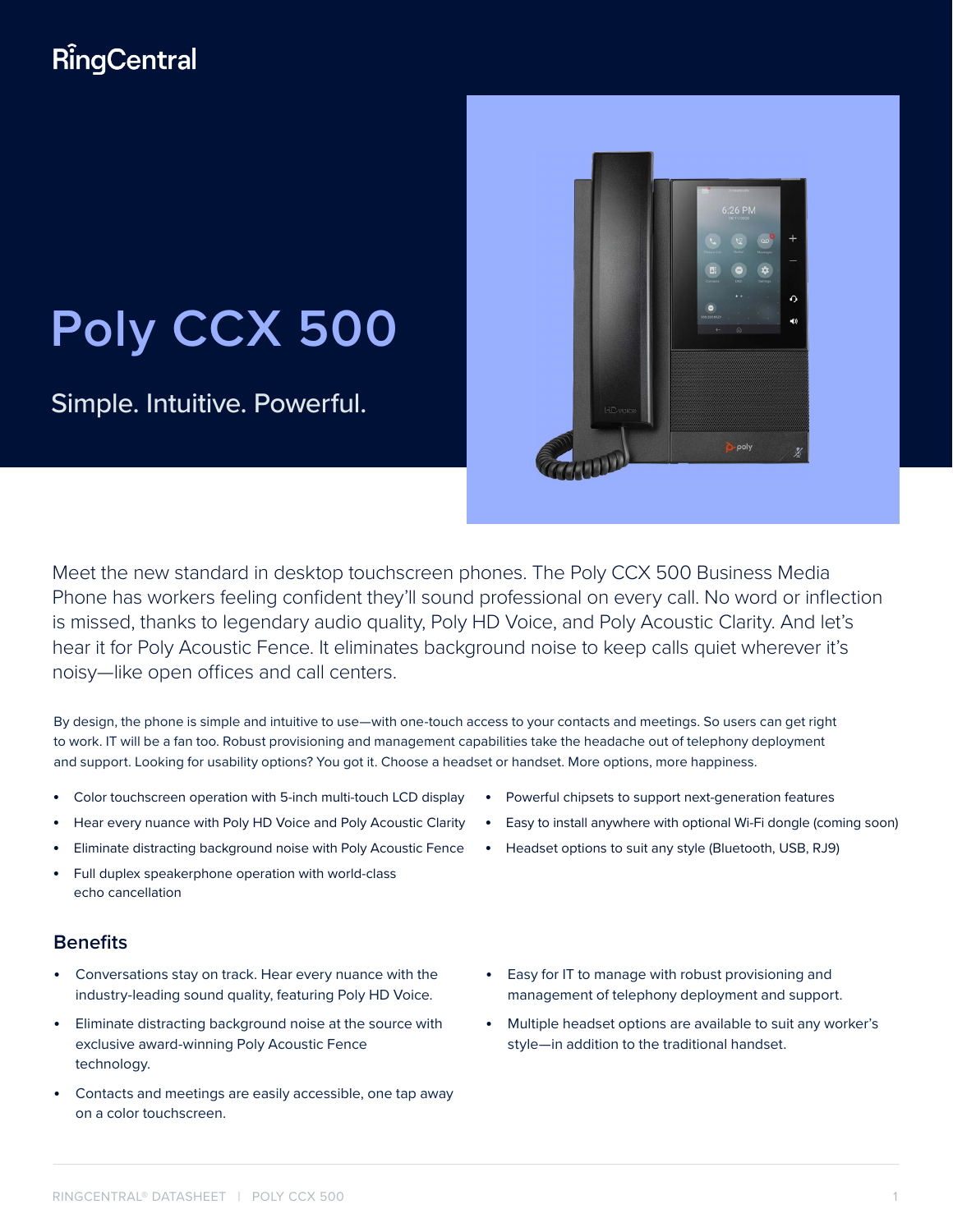## **Specifications**

#### **User interface features**

- Gesture-based, multi-touch-capable touchscreen
- 5-inch color LCD (720 x 1280 pixel)
- 9:16 aspect ratio
- Screensaver
- On-screen virtual keyboard
- Voicemail support
- Adjustable base height
- One USB type-A port (2.0 compliant) for media and storage applications
- One USB Type-C port (2.0 compliant) for media and storage applications
- Integrated Bluetooth 4.2
- Unicode UTF-8 character support
- Adjustable font size selection (regular, medium, large)
- Normal and dark mode
- Multilingual user interface<sup>1</sup> including Chinese, Danish, Dutch, English (Canada/US/UK), French, German, Italian, Japanese, Korean, Norwegian, Polish, Portuguese, Russian, Slovenian, Spanish, and Swedish

#### **Audio features**

- Poly HD Voice technology delivers lifelike voice quality for each audio path: handset, hands-free speakerphone, and optional headset
- Poly Acoustic Clarity technology provides full duplex conversations, acoustic echo cancellation, and background noise suppression
- TIA-920 wideband audio, type 1 compliant (IEEE 1329 full duplex)
- Frequency response—100 Hz–20 kHz for handset, optional headset, and hands-free speakerphone modes
- Codecs: G.711 (A-law and μ-law), G.729AB, G.722 (HD Voice), G.722.1 iLBC
- Individual volume settings with visual feedback for each audio path
- Voice activity detection
- Comfort noise generation
- DTMF tone generation (RFC 2833 and in-band)
- Low delay audio packet transmission
- Adaptive jitter buffers
- Packet loss concealment
- OPUS support

#### **Headset and handset compatibility**

- Dedicated RJ-9 headset port
- Hearing aid compatibility to ITU-T P.370 and TIA 504A standards
- Compliant with ADA Section 508 Subpart B 1194.23 (all)
- Hearing aid compatible (HAC) handset for magnetic coupling to hearing aids
- Compatible with commercially available TTY adapter equipment
- USB headset support
- Bluetooth headset support

#### **Network and provisioning**

- SIP protocol support
- SDP
- IETF SIP (RFC 3261 and companion RFCs)
- Two-port gigabit Ethernet switch
- 10/100/1000 Base-TX across LAN and PC ports
- Conforms to IEEE802.3-2005 (Clause 40) for physical media attachment
- Conforms to IEEE802.3-2002 (Clause 28) for link partner auto-negotiation
- Manual or dynamic host configuration protocol (DHCP) network setup
- Time and date synchronization using SNTP
- FTP/TFTP/HTTP/HTTPS server-based central provisioning for mass deployments
- Provisioning and call server redundancy supported<sup>1</sup>
- QoS Support—IEEE 802.1p/Q tagging
- (VLAN), Layer 3 TOS, and DHCP
- VLAN—CDP, DHCP VLAN discovery, LLDPMED for VLAN discovery - Network address translation support for static configuration and "keep-alive"
- SIP signaling
- RTCP and RTP support
- Event logging
- **Syslog**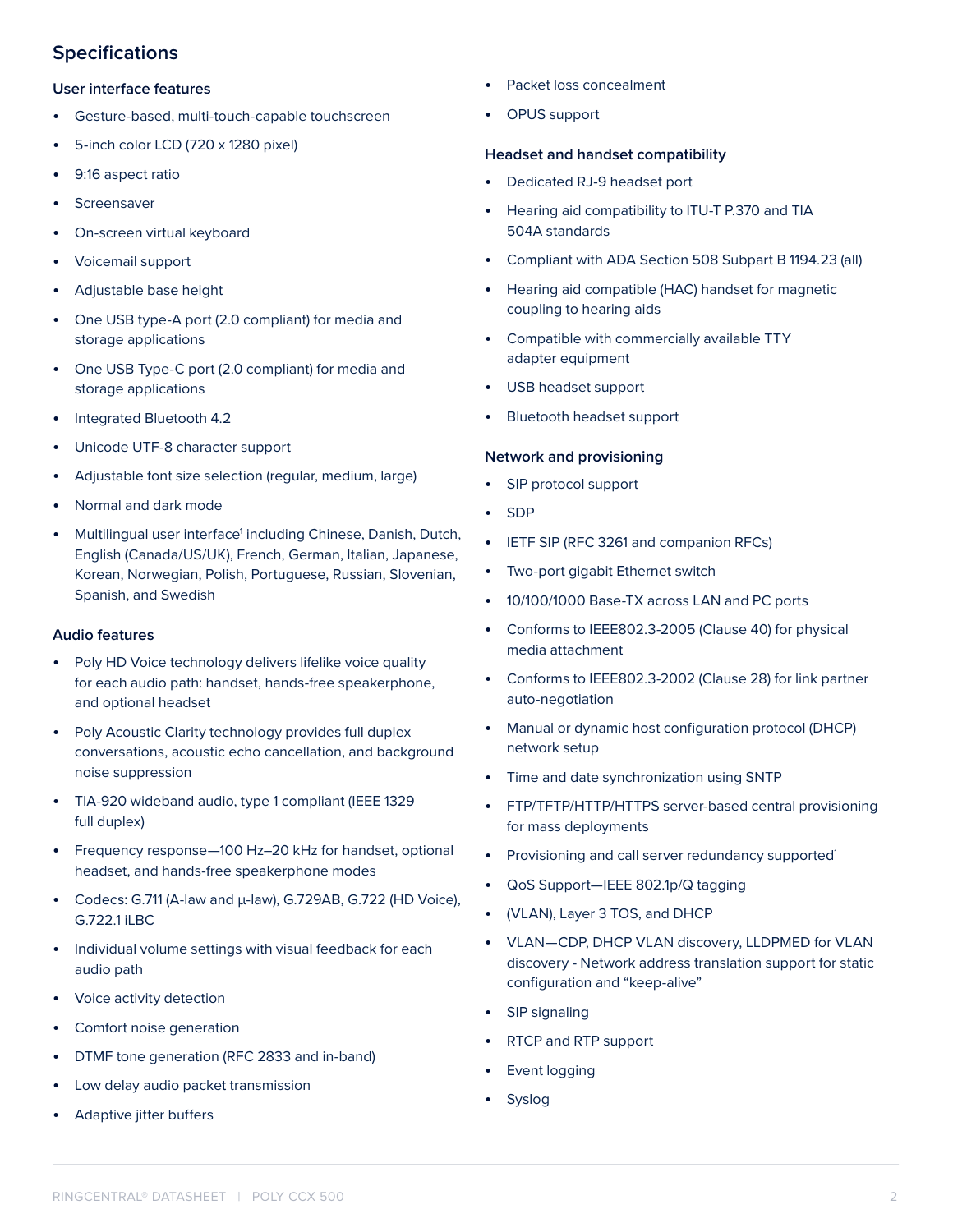- Hardware diagnostics
- Status and statistics reporting
- IPv4 and IPv6
- TCP
- UDP
- DNS-SRV

#### **Security**

- 802.1X authentication and EAPOL media encryption via SRTP
- Transport layer security (TLS)
- Encrypted configuration files
- Digest authentication
- Password login
- Support for URL syntax with password for boot server address
- HTTPS secure provisioning
- Support for signed software executables

#### **Power**

- Built-in auto sensing IEEE 802.3af Power over Ethernet (Class 0) 13 W (Max)
- External universal AC/DC adapter (optional) 48 VDC @ 0.52 A (25 W)
- ENERGY STAR rated

#### **Regulatory approvals2**

- Argentina ENACOM
- Australia RCM
- Brazil ANATEL
- Canada ICES and NRTLC
- China SRRC
- China RoHS 2.0
- **EEA CE Mark**
- Eurasian Customs Union EAC
- India WPC
- Indonesia SDPPI
- Israel MOC
- Japan MIC and VCCI
- Malaysia SIRIM
- Mexico IFETEL and NYCE
- NZ Telepermit
- Saudi Arabia CITC
- Singapore IMDA
- South Africa ICASA
- South Korea KC
- Taiwan NCC
- UAE TRA
- USA FCC and NRTL

#### **Radio**

- USA–FCC Part 15.247
- Canada–RSS 247  $Isue<sup>2</sup>$
- EU–ETSI EN 300 328
- Japan–Article 2.1 Item 19-2
- Australia–AS/NZ4268

#### **Safety**

- UL 62368-1
- CAN/CSA C22.2 No. 62368-1-14
- EN 62368-1
- IEC 60950-1 and IEC 62368-1
- AS/NZS 62368-1

#### **EMC**

- FCC Part 15 Class B
- ICES-003 Class B
- EN 55032 Class B
- EN 55024
- EN 301 489-1 and EN 301 489-17
- CISPR32 Class B
- VCCI Class B

#### **Operating conditions**

- Temperature: 0 to 40  $^{\circ}$ C (+32 to 104  $^{\circ}$ F)
- Relative humidity: 5% to 95%, noncondensing

#### **Storage temperature**

• 40 to +70 °C (-40 to +160 °F)

#### **Poly CCX 500 business media phone ships with**

- Console
- Handset with handset cord (handset model only)